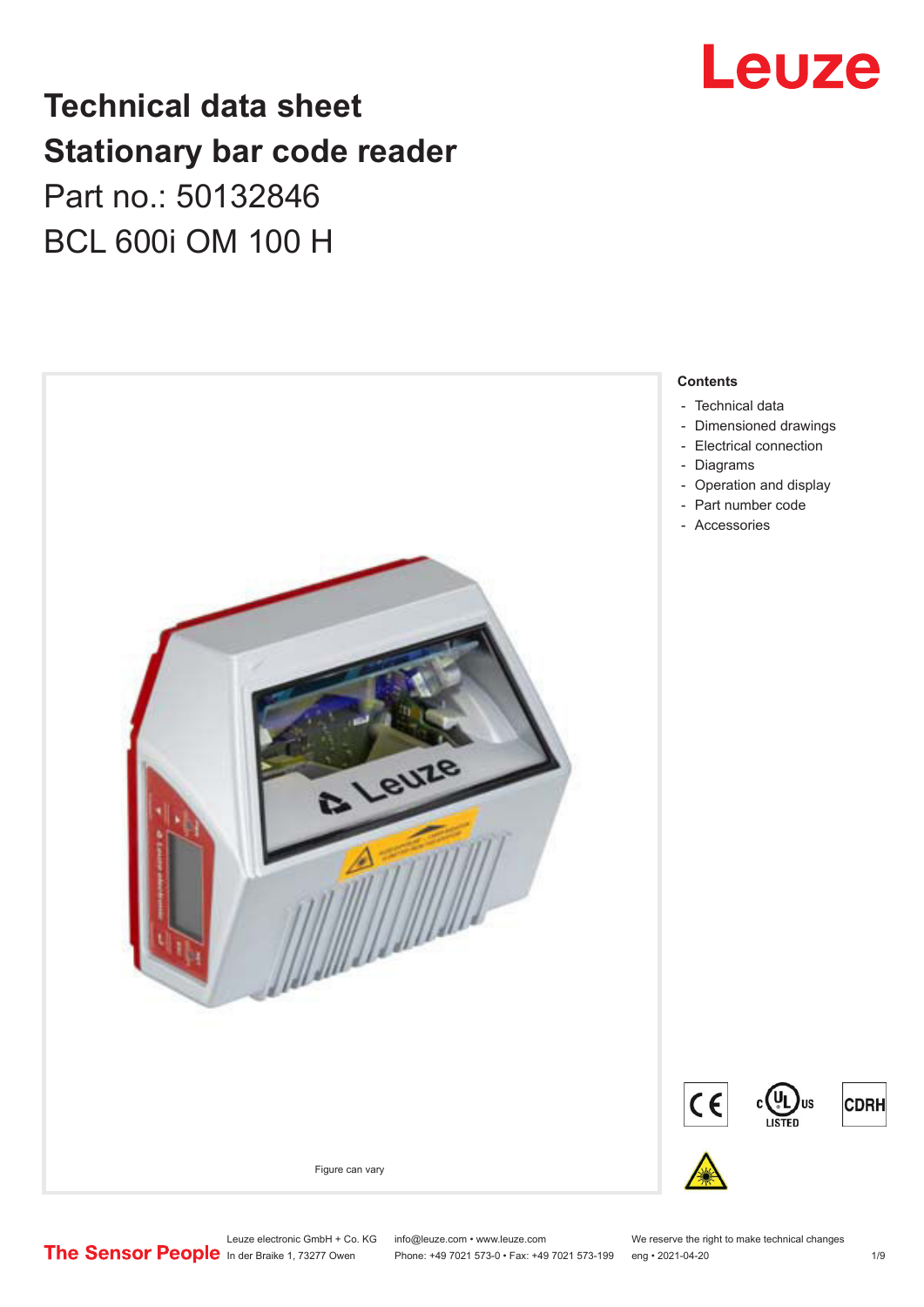## <span id="page-1-0"></span>**Technical data**

### **Basic data**

| <b>Series</b>                              | <b>BCL 600i</b>                                            |  |
|--------------------------------------------|------------------------------------------------------------|--|
| <b>Functions</b>                           |                                                            |  |
| <b>Functions</b>                           | Alignment mode                                             |  |
|                                            | AutoConfig                                                 |  |
|                                            | AutoControl                                                |  |
|                                            | AutoReflAct                                                |  |
|                                            | Code fragment technology                                   |  |
|                                            | Heating                                                    |  |
|                                            | <b>LED</b> indicator                                       |  |
|                                            | Reference code comparison                                  |  |
| <b>Read data</b>                           |                                                            |  |
| Code types, readable                       | 2/5 Interleaved                                            |  |
|                                            | Codabar                                                    |  |
|                                            | Code 128                                                   |  |
|                                            | Code 39                                                    |  |
|                                            | Code 93                                                    |  |
|                                            | <b>EAN 128</b>                                             |  |
|                                            | EAN/UPC                                                    |  |
|                                            | <b>GS1 Databar Omnidirectional</b>                         |  |
| Scanning rate, typical                     | $1,000$ scans/s                                            |  |
| Bar codes per reading gate, max.<br>number | 64 Piece(s)                                                |  |
| <b>Optical data</b>                        |                                                            |  |
| <b>Reading distance</b>                    | 400  900 mm                                                |  |
| <b>Light source</b>                        | Laser, Blue                                                |  |
| Laser light wavelength                     | 405 nm                                                     |  |
| Laser class                                | 2, IEC/EN 60825-1:2007                                     |  |
| <b>Transmitted-signal shape</b>            | Continuous                                                 |  |
| Bar code contrast (PCS)                    | 60 %                                                       |  |
| <b>Modulus size</b>                        | $0.250.35$ mm                                              |  |
| <b>Reading method</b>                      | Oscillating-mirror scanner                                 |  |
| <b>Beam deflection</b>                     | Via rotating polygon wheel + stepping<br>motor with mirror |  |
| Light beam exit                            | Zero position at side at angle less than<br>$90^\circ$     |  |
| <b>Oscillating mirror frequency</b>        | 10 Hz                                                      |  |
| Max. swivel angle                          | 20°                                                        |  |
| <b>Electrical data</b>                     |                                                            |  |
| <b>Protective circuit</b>                  | Polarity reversal protection                               |  |
|                                            |                                                            |  |

| Performance data                               |                        |
|------------------------------------------------|------------------------|
| Supply voltage $U_{B}$                         | 10  30 V. DC           |
| Power consumption, max.                        | 10 W                   |
|                                                |                        |
| Inputs/outputs selectable                      |                        |
| Output current, max.                           | $60 \text{ mA}$        |
| Number of inputs/outputs selectable 4 Piece(s) |                        |
| Voltage type, outputs                          | DC.                    |
| Switching voltage, outputs                     | Typ. $U_{\rm B}$ / 0 V |
| Voltage type, inputs                           | DC.                    |
| Switching voltage, inputs                      | Typ. $U_R / 0 V$       |
| Input current, max.                            | 8 mA                   |
|                                                |                        |

### **Interface**

**Type** RS 232, RS 422, RS 485



| <b>RS 232</b>                |                            |
|------------------------------|----------------------------|
| <b>Function</b>              | Process                    |
| <b>Transmission speed</b>    | 4,800  115,400 Bd          |
| Data format                  | Adjustable                 |
| Start bit                    | $\mathbf{1}$               |
| Data bit                     | 7,8                        |
| Stop bit                     | 1.2                        |
| <b>Parity</b>                | None                       |
| <b>Transmission protocol</b> | Adjustable                 |
| Data encoding                | <b>ASCII</b>               |
|                              |                            |
| <b>RS 422</b>                |                            |
| <b>Function</b>              | Process                    |
| <b>Transmission speed</b>    | 4,800  115,400 Bd          |
| Data format                  | Adjustable                 |
| <b>Start bit</b>             | $\mathbf{1}$               |
| Data bit                     | 7, 8 data bits             |
| Stop bit                     | 1, 2 stop bits             |
| <b>Transmission protocol</b> | Adjustable                 |
| Data encoding                | <b>ASCII</b>               |
|                              |                            |
| <b>RS 485</b>                |                            |
| <b>Function</b>              | Process                    |
| <b>Transmission speed</b>    | 57,600 Bd                  |
| Data format                  | Fixed                      |
| <b>Start bit</b>             | $\mathbf{1}$               |
| Data bit                     | 9 data bits                |
| Stop bit                     | 1 stop bit                 |
| <b>Parity</b>                | None                       |
| <b>Transmission protocol</b> | Fixed                      |
|                              |                            |
| Data encoding                | <b>ASCII</b>               |
| <b>Service interface</b>     |                            |
| Type                         | <b>USB</b>                 |
|                              |                            |
| <b>USB</b>                   |                            |
| <b>Function</b>              | Configuration via software |
|                              | Service                    |
|                              |                            |
| <b>Connection</b>            |                            |
| <b>Number of connections</b> | 5 Piece(s)                 |
|                              |                            |
| <b>Connection 1</b>          |                            |
| <b>Function</b>              | Service interface          |
| Type of connection           | <b>USB</b>                 |
| <b>Designation on device</b> | <b>SERVICE</b>             |
| <b>Connector type</b>        | USB 2.0 Standard-A         |
| <b>Connection 2</b>          |                            |
| <b>Function</b>              | Signal IN                  |
|                              | Signal OUT                 |
|                              | Voltage supply             |
| <b>Type of connection</b>    | Connector                  |
| <b>Designation on device</b> | <b>PWR</b>                 |
| <b>Thread size</b>           | M12                        |
| <b>Type</b>                  | Male                       |
| <b>Material</b>              | Metal                      |
| No. of pins                  | $5 - pin$                  |
| Encoding                     | A-coded                    |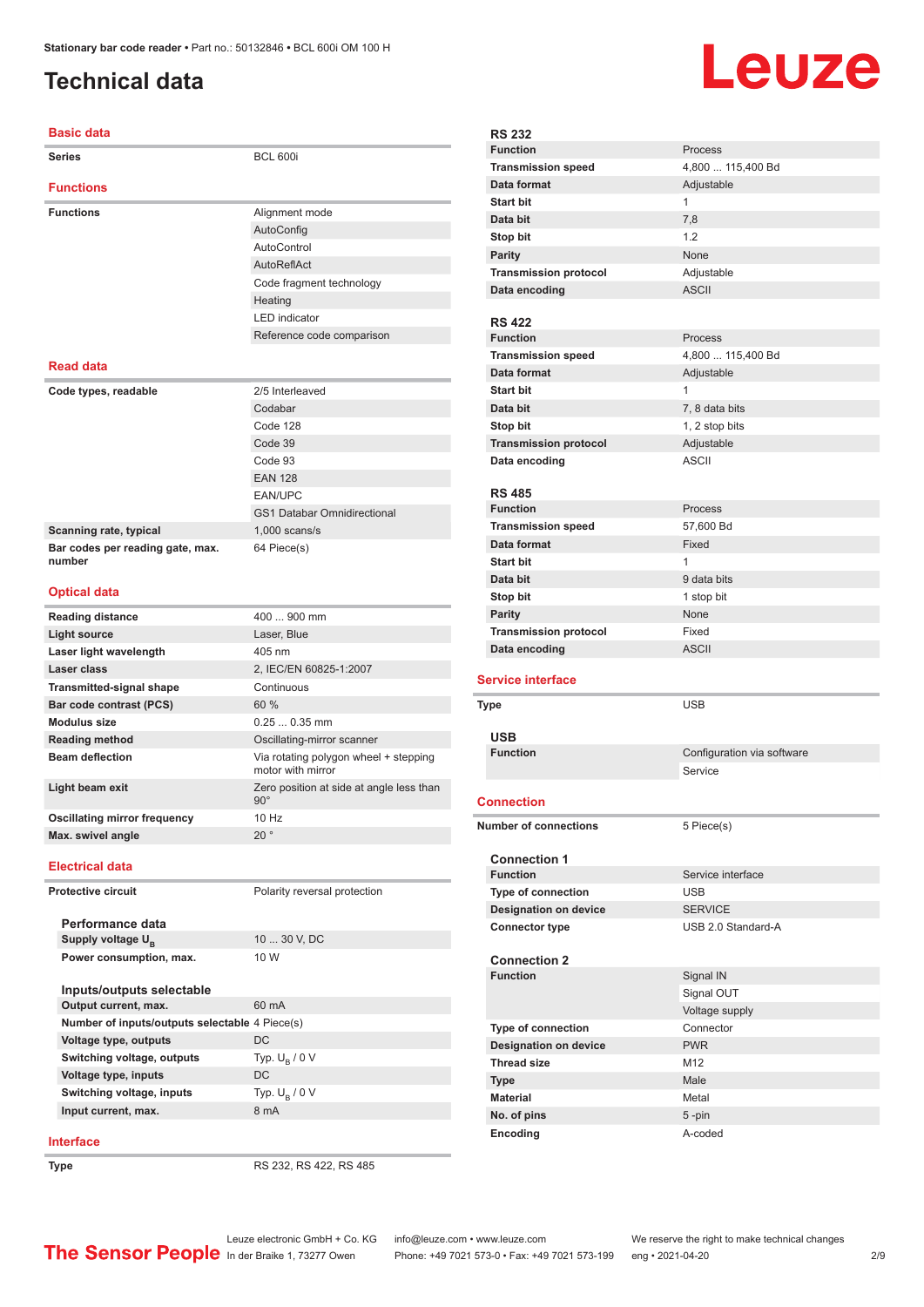## **Technical data**

# Leuze

| <b>Connection 3</b>          |                      |
|------------------------------|----------------------|
| <b>Function</b>              | Signal IN            |
|                              | Signal OUT           |
| <b>Type of connection</b>    | Connector            |
| <b>Designation on device</b> | SW IN/OUT            |
| <b>Thread size</b>           | M12                  |
| <b>Type</b>                  | Female               |
| <b>Material</b>              | Metal                |
| No. of pins                  | $5 - pin$            |
| Encoding                     | A-coded              |
|                              |                      |
| <b>Connection 4</b>          |                      |
| <b>Function</b>              | <b>BUS IN</b>        |
| <b>Type of connection</b>    | Connector            |
| <b>Designation on device</b> | <b>HOST / BUS IN</b> |
| <b>Thread size</b>           | M12                  |
| <b>Type</b>                  | Male                 |
| <b>Material</b>              | Metal                |
| No. of pins                  | $5 - pin$            |
| Encoding                     | B-coded              |
|                              |                      |
| <b>Connection 5</b>          |                      |
| <b>Function</b>              | <b>BUS OUT</b>       |
| Type of connection           | Connector            |
| <b>Designation on device</b> | <b>BUS OUT</b>       |
| <b>Thread size</b>           | M12                  |
| <b>Type</b>                  | Male                 |
| No. of pins                  | 5-pin                |
|                              |                      |
| Mechanical data              |                      |
| <b>)esign</b>                | Cubic                |

### **Mechanical data**  $\equiv$

| Design                   | Cubic                        |
|--------------------------|------------------------------|
| Dimension (W x H x L)    | 173 mm x 84 mm x 147 mm      |
| <b>Housing material</b>  | Metal                        |
| <b>Metal housing</b>     | Diecast aluminum             |
| Lens cover material      | Glass                        |
| Net weight               | 1,500q                       |
| <b>Housing color</b>     | Red, RAL 3000                |
|                          | Silver                       |
| <b>Type of fastening</b> | Dovetail grooves             |
|                          | Mounting thread              |
|                          | Via optional mounting device |

### **Operation and display**

| Type of display                                                    | LED                                                                        |
|--------------------------------------------------------------------|----------------------------------------------------------------------------|
|                                                                    | Monochromatic graphical display,<br>128x64 pixel, with background lighting |
| <b>Number of LEDs</b>                                              | 2 Piece(s)                                                                 |
| Type of configuration                                              | Via web browser                                                            |
| <b>Operational controls</b>                                        | Button(s)                                                                  |
| <b>Environmental data</b>                                          |                                                                            |
| Ambient temperature, operation                                     | $-35$ 40 °C                                                                |
| Ambient temperature, storage                                       | $-20$ 70 °C                                                                |
| Relative humidity (non-condensing)                                 | 90%                                                                        |
| Extraneous light tolerance on the bar<br>code, max.                | 2.000 lx                                                                   |
| <b>Certifications</b>                                              |                                                                            |
| Degree of protection                                               | IP 65                                                                      |
| <b>Protection class</b>                                            | Ш                                                                          |
| <b>Certifications</b>                                              | c UL US                                                                    |
| Test procedure for EMC in accordance EN 55022<br>with standard     | EN 61000-4-2, -3, -4, -6                                                   |
| Test procedure for shock in<br>accordance with standard            | IEC 60068-2-27, test Ea                                                    |
| Test procedure for continuous shock<br>in accordance with standard | IEC 60068-2-29, test Eb                                                    |
| Test procedure for vibration in<br>accordance with standard        | IEC 60068-2-6, test Fc                                                     |
| <b>US patents</b>                                                  | US 6,854,649 B                                                             |
| <b>Classification</b>                                              |                                                                            |
| <b>Customs tariff number</b>                                       | 84719000                                                                   |
| eCl@ss 5.1.4                                                       | 27280102                                                                   |
|                                                                    |                                                                            |

| Gustoms tarih number | <b>04713000</b> |
|----------------------|-----------------|
| eCl@ss 5.1.4         | 27280102        |
| eCl@ss 8.0           | 27280102        |
| eCl@ss 9.0           | 27280102        |
| eCl@ss 10.0          | 27280102        |
| eCl@ss 11.0          | 27280102        |
| <b>ETIM 5.0</b>      | EC002550        |
| <b>ETIM 6.0</b>      | EC002550        |
| <b>ETIM 7.0</b>      | EC002550        |
|                      |                 |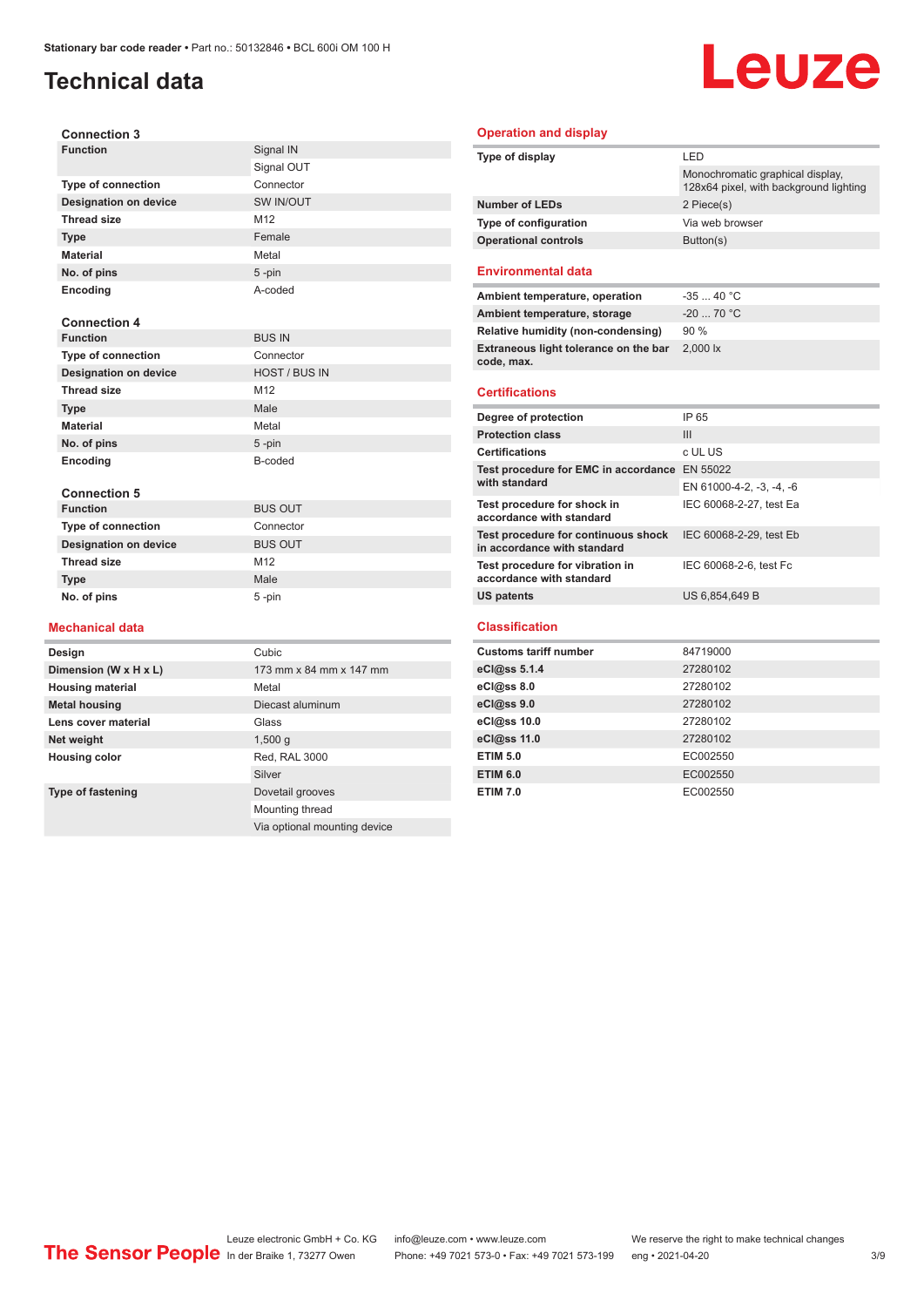### <span id="page-3-0"></span>**Dimensioned drawings**

All dimensions in millimeters



## **Electrical connection**

| <b>Connection 1</b>       | <b>SERVICE</b>     |
|---------------------------|--------------------|
| <b>Function</b>           | Service interface  |
| <b>Type of connection</b> | <b>USB</b>         |
| <b>Connector type</b>     | USB 2.0 Standard-A |

| Pin<br><b>Pin assignment</b> |  |
|------------------------------|--|
| +5 V DC                      |  |
| DATA-<br>$\overline{2}$      |  |
| DATA+<br>3                   |  |
| <b>GND</b><br>$\overline{4}$ |  |

## **Leuze**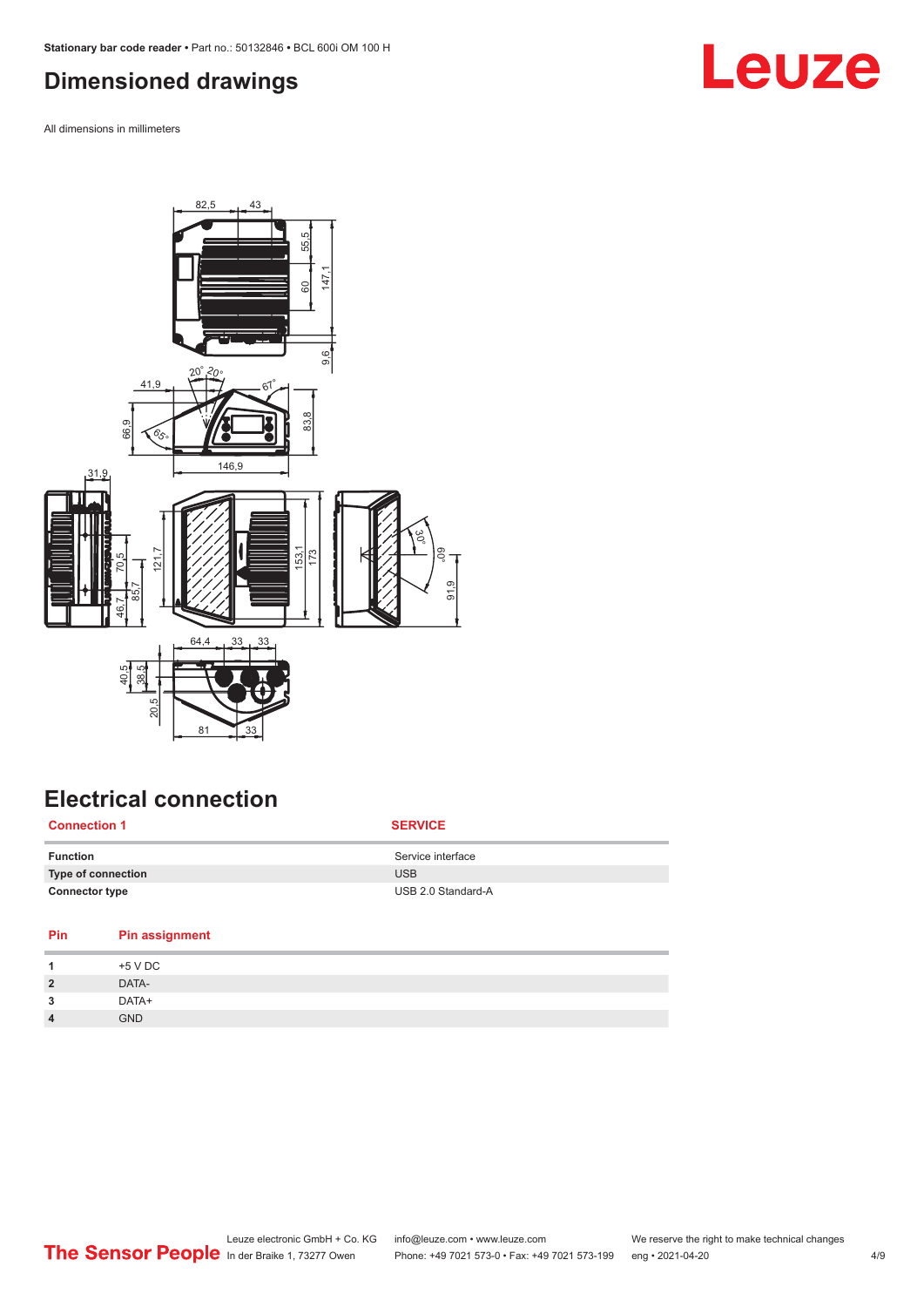**Connection 2 PWR**

**No. of pins** 5 -pin **Encoding** A-coded

### **Electrical connection**

### **Function** Signal IN Signal OUT Voltage supply **Type of connection** Connection Connector **Thread size** M12 **Type Male Material** Metal

### **Pin Pin assignment**

|                | VIN               |
|----------------|-------------------|
| $\overline{2}$ | SWIO <sub>3</sub> |
| 3              | GND               |
| $\overline{4}$ | SWIO 4            |
| 5              | <b>FE</b>         |

### **Connection 3 SW IN/OUT**

|  | ------- |  |
|--|---------|--|
|  |         |  |

| <b>Function</b>    | Signal IN  |
|--------------------|------------|
|                    | Signal OUT |
| Type of connection | Connector  |
| <b>Thread size</b> | M12        |
| <b>Type</b>        | Female     |
| <b>Material</b>    | Metal      |
| No. of pins        | $5$ -pin   |
| Encoding           | A-coded    |

### **Pin Pin assignment**

|                | <b>VOUT</b>       |  |  |
|----------------|-------------------|--|--|
| $\overline{2}$ | SWIO <sub>1</sub> |  |  |
| 3              | <b>GND</b>        |  |  |
| $\overline{4}$ | SWIO <sub>2</sub> |  |  |
| 5              | <b>FE</b>         |  |  |
|                |                   |  |  |

### **Connection 4 HOST** / BUS IN

| <b>Function</b>           | <b>BUS IN</b> |
|---------------------------|---------------|
| <b>Type of connection</b> | Connector     |
| <b>Thread size</b>        | M12           |
| <b>Type</b>               | Male          |
| <b>Material</b>           | Metal         |
| No. of pins               | $5$ -pin      |
| Encoding                  | B-coded       |

## **Pin Pin assignment**

| -1             | CTS / RX+ |
|----------------|-----------|
| $\overline{2}$ | TxD/Tx-   |
| 3              | GND_H     |
| $\overline{4}$ | RTS/TX+   |
| 5              | RxD/RX-   |



# Leuze

| $\frac{4}{ }$ |  |
|---------------|--|
|               |  |
|               |  |
|               |  |

2







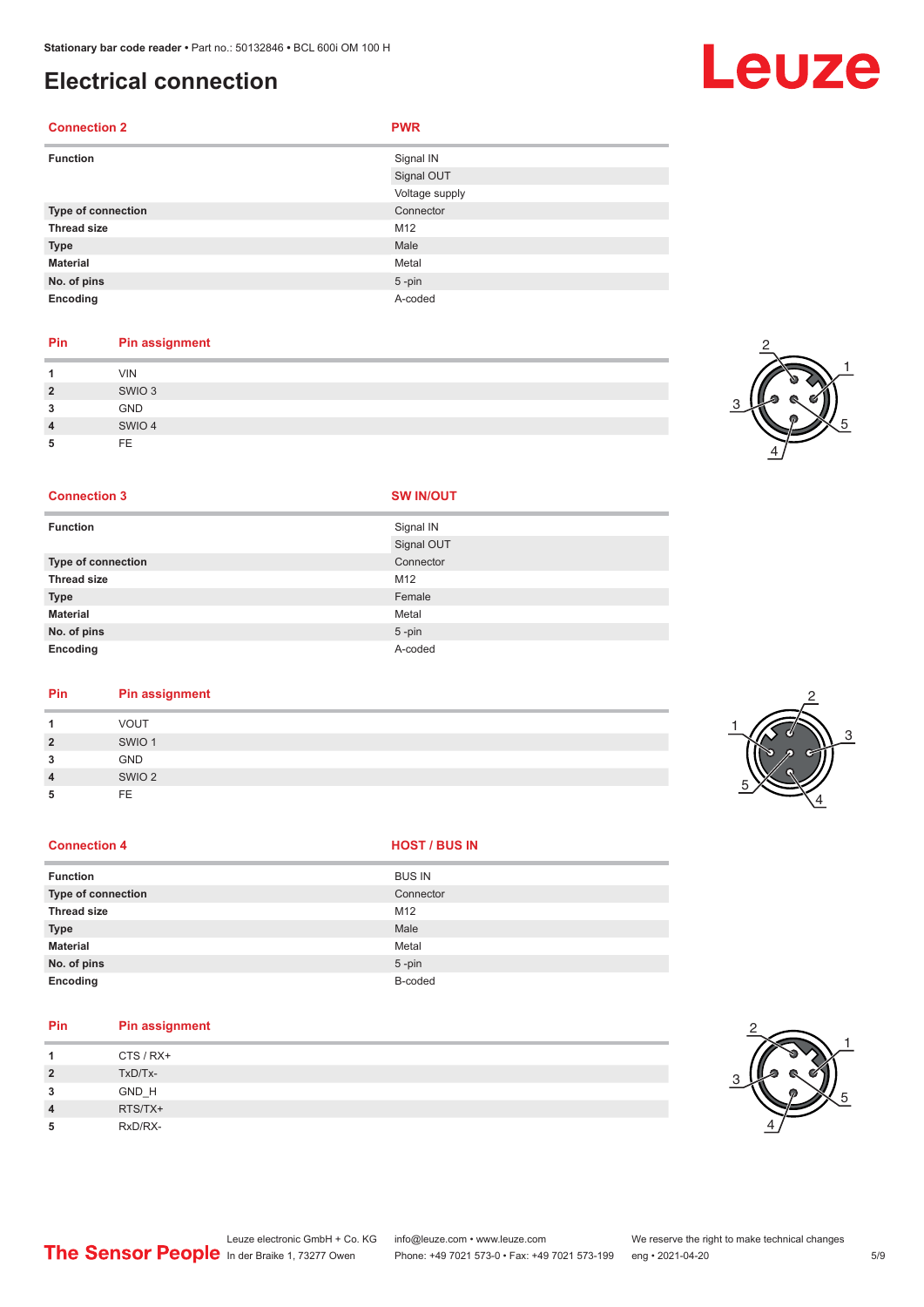## <span id="page-5-0"></span>**Electrical connection**

| <b>Connection 5</b> | <b>BUS OUT</b> |
|---------------------|----------------|
|                     |                |

| $\sim$<br>.,<br>× | $\sim$<br>$\sim$ |  |
|-------------------|------------------|--|
|-------------------|------------------|--|

| <b>Function</b>           | <b>BUS OUT</b> |
|---------------------------|----------------|
| <b>Type of connection</b> | Connector      |
| <b>Thread size</b>        | M12            |
| <b>Type</b>               | Male           |
| <b>Material</b>           | Metal          |
| No. of pins               | $5$ -pin       |
| Encoding                  | B-coded        |

| Pin            | <b>Pin assignment</b> |  |
|----------------|-----------------------|--|
|                |                       |  |
| 1              | n.c.                  |  |
| $\overline{2}$ | <b>RS 485 B</b>       |  |
| 3              | <b>GND 485</b>        |  |
| $\overline{4}$ | <b>RS 485 A</b>       |  |
| 5              | FE.                   |  |



Leuze

## **Diagrams**

Reading field curve - Medium Density



y Reading field width [mm]

x Reading field distance [mm]

1 Module = 0.25 mm: 450 mm - 750 mm (300 mm depth of field)

2 Module = 0.3 mm: 400 mm - 800 mm (400 mm depth of field)

3 Module = 0.35 mm: 400 mm - 900 mm (500 mm depth of field)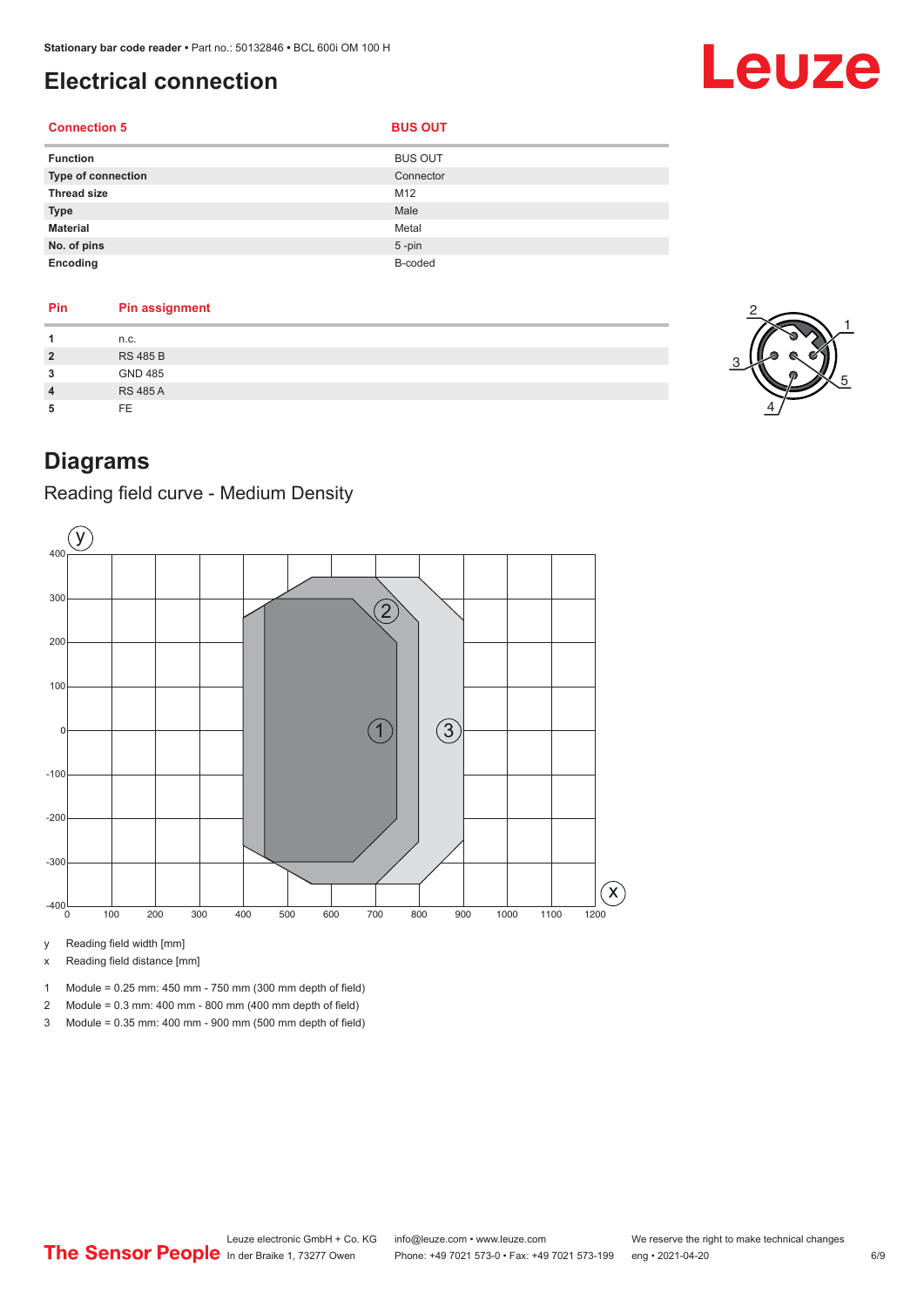### <span id="page-6-0"></span>**Diagrams**

### Reading field curve - Medium Density



z Reading field height [mm]

x Reading field distance [mm]

1 Module = 0.25 mm: 450 mm - 750 mm (300 mm depth of field)

2 Module = 0.3 mm: 400 mm - 800 mm (400 mm depth of field)

3 Module = 0.35 mm: 400 mm - 900 mm (500 mm depth of field)

## **Operation and display**

| <b>LED</b>     |            | <b>Display</b>           | <b>Meaning</b>            |
|----------------|------------|--------------------------|---------------------------|
| 1              | <b>PWR</b> | Off                      | No supply voltage         |
|                |            | Green, flashing          | Initialization            |
|                |            | Green, continuous light  | Device OK                 |
|                |            | Orange, flashing         | Service operation         |
|                |            | Orange, continuous light | Reset                     |
|                |            | Red, flashing            | Device OK, warning set    |
|                |            | Red, continuous light    | Device error              |
| $\overline{2}$ | <b>NET</b> | Off                      | No supply voltage         |
|                |            | Green, flashing          | <b>BUS</b> initialization |
|                |            | Green, continuous light  | Bus operation ok          |
|                |            | Orange, flashing         | Service mode              |
|                |            | Orange, continuous light | Reset                     |
|                |            | Red, flashing            | Communication error       |
|                |            | Red, continuous light    | Network error             |

Leuze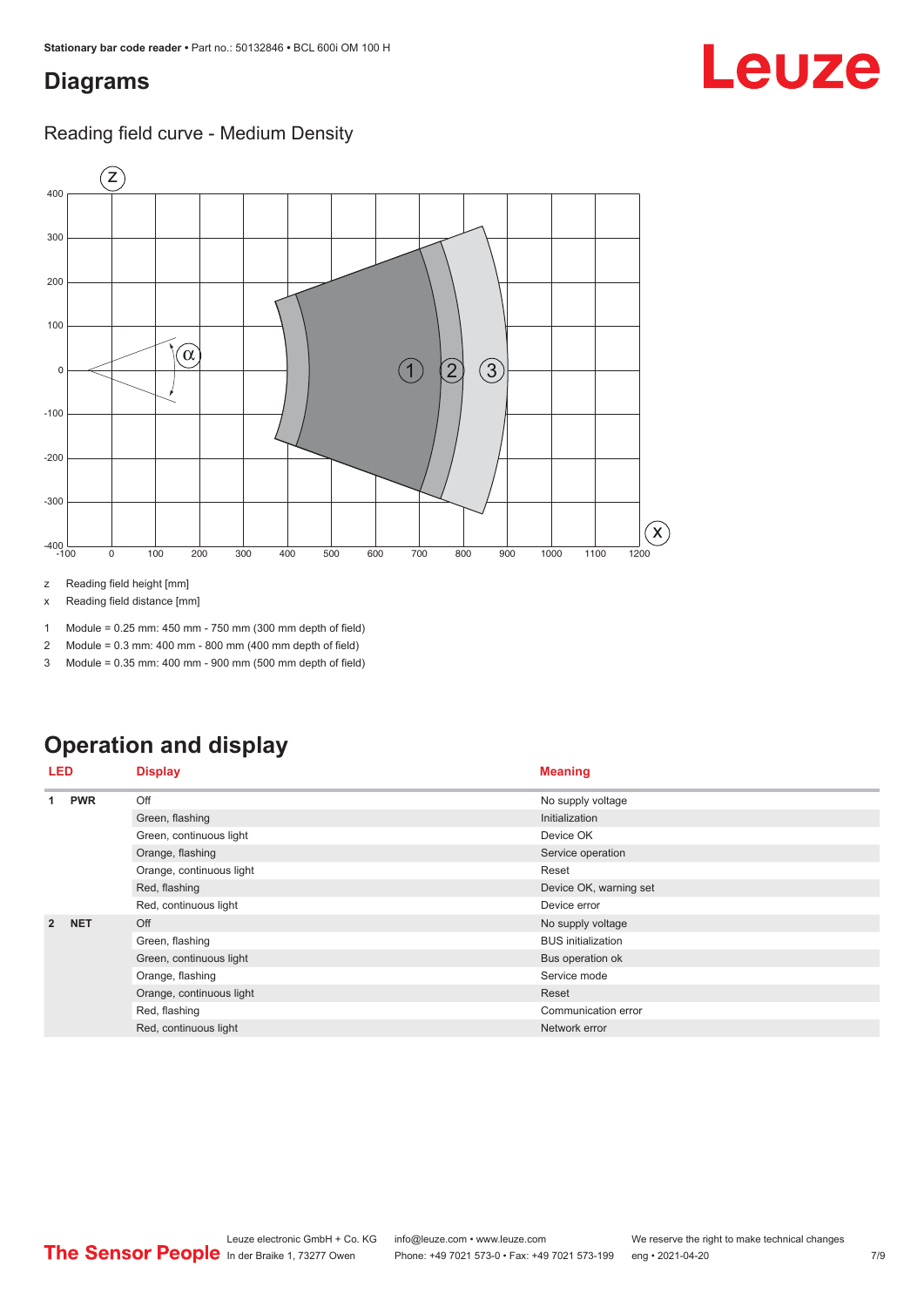### <span id="page-7-0"></span>**Part number code**

Part designation: **BCL XXXX YYZ AAA B**



| <b>BCL</b>  | <b>Operating principle</b><br>BCL: bar code reader                                                                                                                                           |
|-------------|----------------------------------------------------------------------------------------------------------------------------------------------------------------------------------------------|
| <b>XXXX</b> | Series/interface (integrated fieldbus technology)<br>600i: RS 232/RS 422/ RS 485 (multiNet master)<br>601i: RS 485 (multiNet slave)<br>604i: PROFIBUS DP<br>608i: Ethernet<br>648i: PROFINET |
| YY          | <b>Scanning principle</b><br>S: line scanner (single line)<br>O: oscillating-mirror scanner (oscillating mirror)                                                                             |
| z           | <b>Optics</b><br>N: High Density (close)<br>M: Medium Density (medium distance)<br>F: Low Density (remote)<br>L: Long Range (very large distances)                                           |
| AAA         | <b>Beam exit</b><br>100: lateral<br>102: front                                                                                                                                               |
| <b>BB</b>   | <b>Special equipment</b><br>H: with heating                                                                                                                                                  |
| <b>Note</b> |                                                                                                                                                                                              |
|             | $\&$ A list with all available device types can be found on the Leuze website at www.leuze.com.                                                                                              |

### **Accessories**

### Connection technology - Connection cables

|                      | Part no. | <b>Designation</b>     | <b>Article</b>   | <b>Description</b>                                                                                                                                         |
|----------------------|----------|------------------------|------------------|------------------------------------------------------------------------------------------------------------------------------------------------------------|
| ₿<br><b>AID</b><br>₽ | 50132079 | KD U-M12-5A-V1-<br>050 | Connection cable | Connection 1: Connector, M12, Axial, Female, A-coded, 5-pin<br>Connection 2: Open end<br>Shielded: No<br>Cable length: 5,000 mm<br>Sheathing material: PVC |

## Connection technology - Interconnection cables

|                  |          | Part no. | <b>Designation</b>              | <b>Article</b>        | <b>Description</b>                                                                                                                                                                                                                    |
|------------------|----------|----------|---------------------------------|-----------------------|---------------------------------------------------------------------------------------------------------------------------------------------------------------------------------------------------------------------------------------|
| $\sigma_{\rm m}$ | 0,0<br>譶 | 50107726 | KB USB A - USB A                | Interconnection cable | Suitable for interface: USB<br>Connection 1: USB<br>Connection 2: USB<br>Shielded: Yes<br>Cable length: 1,800 mm<br>Sheathing material: PVC                                                                                           |
|                  |          | 50135254 | KDS PB-M12-4A-<br>M12-4A-P3-050 | Interconnection cable | Suitable for interface: PROFIBUS DP<br>Connection 1: Connector, M12, Axial, Female, B-coded, 2-pin<br>Connection 2: Connector, M12, Axial, Male, B-coded, 4-pin<br>Shielded: Yes<br>Cable length: 5,000 mm<br>Sheathing material: PUR |